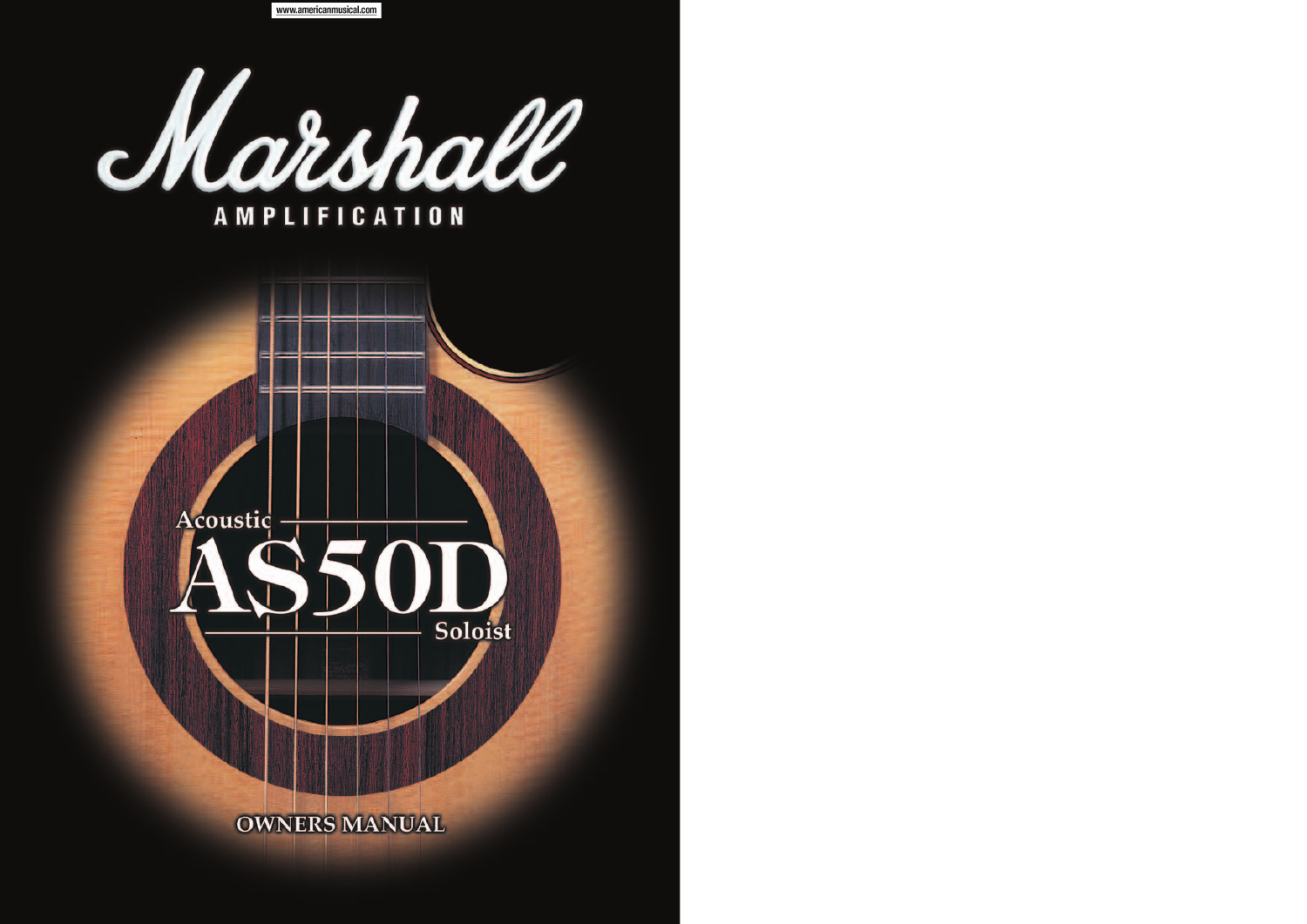### *Introduction*

The AS50D is a compact and portable 50 Watt combo amplifier specially designed for use with acoustic instruments. Between its two channels, this combo has the flexibility to handle instruments with transducers, such as piezo or magnetic pick-ups (channel 1), or microphone for either vocal or instrument reproduction (channel 2).

The built-in Chorus effect is assignable to either or both channels and the Reverb can be controlled and balanced between the channels to create just the right ambience. If you want to add further effects, then there is an on-board parallel effects loop which can be balanced between the channels in the same way as the Reverb.

One of the most difficult aspects of amplifying some acoustic instruments is feedback. To help you eliminate this, the AS50D features several 'anti-feedback' controls, including a Phase switch and a frequency controllable Notch Filter. The combination of these two elements will give you precise control of the frequencies where feedback is likely to occur and help you to eliminate them.

For clear and detailed performance, the AS50D is loaded with two 8" speakers and a high fidelity polymer dome tweeter. There is also an internal limiter which allows you to push the maximum level from the 50 Watt output, whilst remaining distortion free.

Neat and compact, flexible and portable, the AS50D is the ideal amplifier for the acoustic player who wants a system as suitable for small gigs as it is at home.

### *Front Panel Features*

#### **Channel 1 - Acoustic Instrument Channel**

#### **1. Input Jack**

Plug the lead from your guitar in here. The high impedance of this input will help you to get the best from the passive or active piezo or magnetic pick-ups.

**2. Volume Control**

Controls the volume level of the Acoustic Channel 1. A good place to start with this control is the half way, or 12 o'clock position, then adjust according to the sensitivity of your pick-up.

**3. Bass Control**

Adjusts the amount of bass, or bottom end of the instrument's tone. Care should be taken when setting this control as adding excessive bass can cause unnatural howling. Again, the half way position is the best place to start.

**4. Treble Control**

Adjusts the treble, or top end of your sound. Careful adjustment will make your high notes lively but not too harsh. It is worth noting that set in higher positions, this control will induce a certain amount of noise.

#### **Channel 2 - Microphone / Aux Channel**

**5. Phono Inputs**

Inputs to take connection from a tape or CD player.

**6. Microphone Input**

Balanced XLR type input for connection of a microphone and suitable for vocal or instrument applications. This input supplies phantom power.

### **7. Jack Input**

Input to take any source, such as a drum machine, keyboard, etc.

#### **8. Volume Control**

Controls the volume level of the Microphone / Aux Channel 2. A good place to start with this control is the half way, or 12 o'clock position, then adjust according to the sensitivity of your pick-up

#### **9. Bass Control**

Adjusts the amount of bass, or bottom end of your sound. Care should be taken when setting this control as adding excessive bass can cause unnatural howling. Again, the half way position is probably the best place to start.

#### **10. Treble Control**

Adjusts the treble, or top end of your sound. Careful adjustment will make your high notes lively but not too harsh. It is worth noting that set in higher positions, this control will induce a certain amount of noise.

#### **Master Section**

#### **11. Chorus Assign Switches**

Allows the built in Chorus effect to be selected on either channel individually, or both channels together.

#### **12. Chorus Speed Control**

Controls the speed of change of frequency for the built-in Chorus effect.

#### **13. Chorus Depth Control**

Controls the amount of change of the frequency

## *From the Chairman*

**English**

I would like to thank you personally for selecting the AS50D, Acoustic Soloist combo.

The Marshall name has been associated with many fine products over the years and our commitment to quality remains as constant today as it did right back at the birth of Marshall Amplification back in 1962.

In the case of the Acoustic Soloist, much time and research has gone into making the sound as natural as possible. As all of my designers are also guitarists, they fully understand the needs of the player and bring their expertise to bear on all our products. You can also rest assured that every Marshall amplifier has been designed and engineered to the highest possible standards, so as a result will stand the test of time and constant use.

I strongly suggest that you read this handbook carefully before using your AS50D and then keep it on hand for future reference.

I am certain that you will get great enjoyment from your Marshall

Acoustic Soloist combo and wish you every success with it.<br>Yours Sincerely,<br>And Macahael

shift for the built-in Chorus effect. Dr Jim Marshall OBE and daughter Victoria (Managing Director)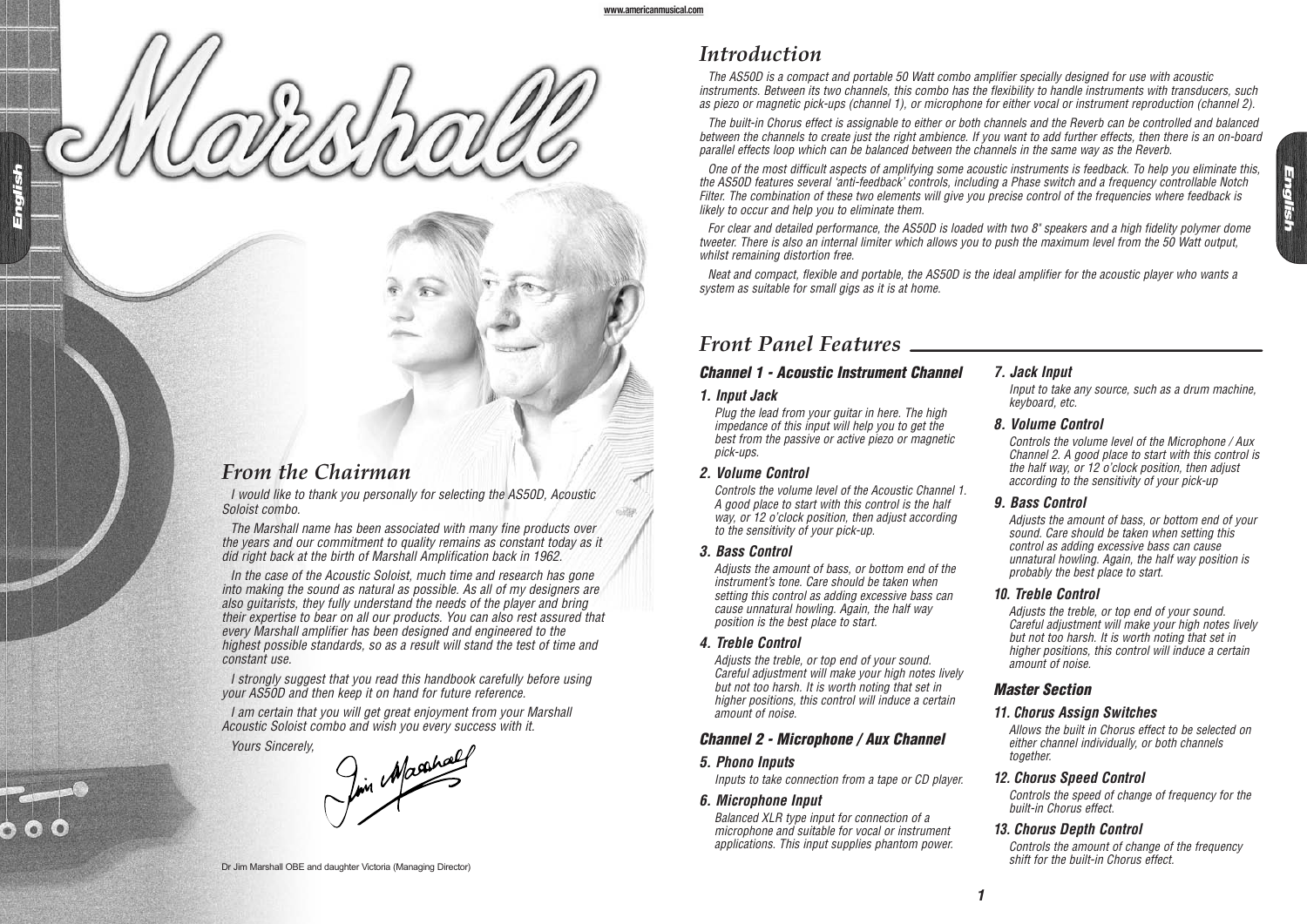**Note:** When using the Chorus, higher speed settings usually sound better with lower depth settings and vice versa. Experiment to find which selection suits you best.

#### **14. Reverb Balance Control**

Controls the balance of the Reverb effect and the parallel effects loop between Channel 1 and Channel 2.

#### **15. Reverb Level Control**

Controls the overall level of the Reverb effect.

#### **16. Phase Switch**

Switching the phase can considerably reduce the amount of low frequency acoustic feedback.

#### **17. Notch Filter Switch**

Further feedback reduction can be achieved using the selectable frequency notch filter. When activated, the filter cuts by 10dB the frequency selected using the rotary control (item 18).

#### **18. Frequency Control**

If feedback occurs when the Master Volume is set to the desired performance level, select the switch (item 17) and rotate this control until the offending frequency is eliminated.

#### **19. Master Volume**

Controls the overall volume output from the amplifier.

#### **20. Power Switch**

This is the On/Off switch for the mains power to the amplifier. When it is switched 'On', the switch will light. Please ensure the amplifier is switched off and unplugged from the mains electricity supply before being moved.

### *Rear Panel Features*

#### **1. Mains Input**

Your amp is provided with a detachable mains (power) lead that is connected here. The specific mains input voltage rating that your amplifier has been built for is clearly marked on the back panel. Before connecting for the first time, please ensure that your amplifier is compatible with your electricity supply. If you have any doubts, please get advice from a qualified person. Your Marshall dealer can help you in this respect.

#### **2. Footswitch Jack**

Jack socket for connection of the optional footswitch (model PEDL-10029) for switching the Reverb and Chorus functions on and off.

#### **3. Line Out Jack**

Jack socket for connection to home recording or other external equipment with jack inputs.

#### **4. DI Out**

XLR type output for connection to PA or similar external equipment.

**Note:** Both the Line Out and DI out carry exactly the same signal at different levels and both are placed before the Master Volume so changing the overall level of the amplifier will not affect the signal from the  $DI$  or  $I$  ine Output.

#### **5. Effects Send Jack**

Jack socket to connect to the input of an external effects processor.

#### **6. Effects Return Jack**

Jack socket to connect to the output of an external effects processor.

# *Technical Specification*

| <b>Power Output</b>           | 50W RMS into 4 $\Omega$ |
|-------------------------------|-------------------------|
| Main Guitar - Input Impedance | 1 $M\Omega$             |
| Line Output - Level           | $-10$ d $BV$            |
| <b>FX</b> Send                | $+4$ dBV                |
| Microphone - Input Impedance  | $1k\Omega$              |
| Weight                        | 16kg                    |
| Size (mm)                     | 542 x 416 x 261         |